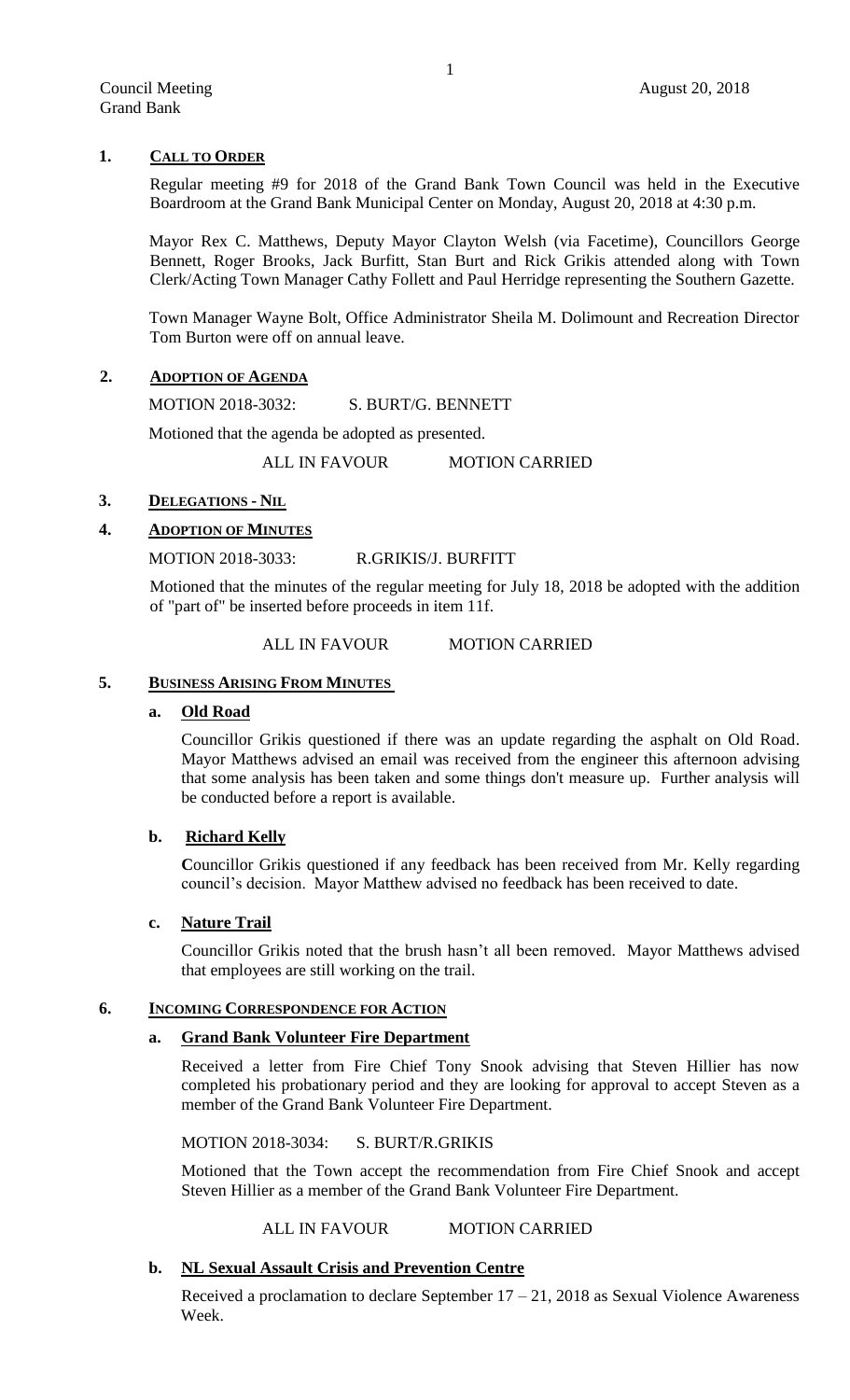#### MOTION 2018-3035: C. WELSH/J. BURFITT

Motioned that the Town sign the following proclamation proclaiming September 17-21 as Sexual Violence Awareness Week.

#### ALL IN FAVOUR MOTION CARRIED

Sexual Violence Awareness Week Proclamation September 17<sup>th</sup> – 21<sup>st</sup>, 2018

- WHEREAS: The *Newfoundland and Labrador Sexual Assault Crisis and Prevention Centre* (NLSACPC) works to provide response, information and education to the province of Newfoundland and Labrador, in the area of sexual violence, and
- WHEREAS: The NLSACPC is now commemorating the  $19<sup>th</sup>$  anniversary of Sexual Violence Awareness Week as well as the 34<sup>th</sup> anniversary of their Take Back the Night march to further the common goal of eliminating sexual violence; and
- WHEREAS: We recognizes the necessity of supporting survivors and the urgent need to end sexual violence and its contributing factors so that we may have safe, healthy communities; and
- WHEREAS: Sexual assault is a crime that can affect anyone regardless of factors like age, gender, ability, social and cultural location, or other variables; and
- WHEREAS: The rate of sexual assault in Newfoundland and Labrador continues to be higher than the national average; and
- WHEREAS: The Municipal Government recognizes the need for people of our community to live in safe and caring communities where violence is unacceptable, and supports efforts that raise awareness and educate the public,
- THEREFORE: Be it resolved that I, Rex C. Matthew, Mayor of the Town of Grand Bank, do hereby proclaim September  $17<sup>th</sup> - 21<sup>st</sup>$ , 2018 as Sexual Violence Awareness Week and encourage all citizens to become involved in activities organized throughout this week.

# **c. Breast Cancer Society of Canada**

Received a request from the Breast Cancer Society of Canada to participate in the "Dress for the Cause" campaign again this year, the day set aside for the event is October  $19<sup>th</sup>$ , 2018.

It was agreed that the Town would participate again this year and the Recreation Director would organize an event involving the walking group.

#### **7. INCOMING CORRESPONDENCE FOR INFORMATION**

#### **a. Department of Municipal Affairs & Environment (MAE)**

Received a letter of Approval to Award Tender from MAE to accept the tender submitted by Bluebird Investments Ltd., in the amount of \$421,590 to complete the necessary work on the Municipal Garage.

## **b. M.H.A. Carol Anne Haley**

Received a media release from M.H.A. Haley advising of the significant project underway between Grand Bank and Fortune in that the highway is being upgraded and paved this summer, and also highway upgrades between Grand Bank and Grand Beach.

#### **c. Burin Peninsula Regional Service Board (BPRSB)**

Received a letter from the BPRSB advising that the deadline for Municipalities requesting amendments or appeals to their household numbers is August  $31<sup>st.</sup>$ 

# **d. Municipal Assessment Agency (MAA)**

Received updates on the MAA monthly meetings.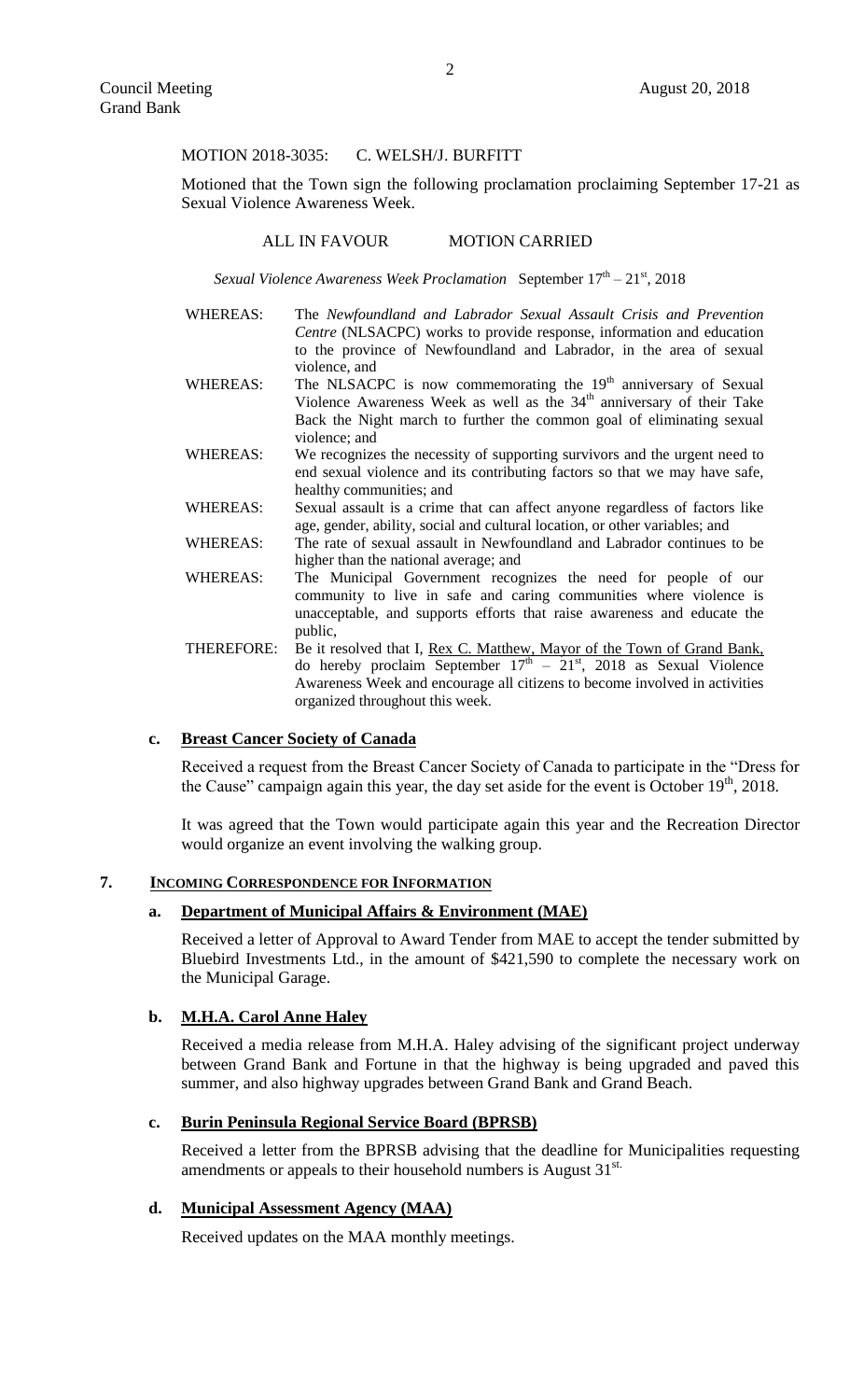## **e. Speed Bumps**

Received an email from Shirley & Greg Brake expressing their appreciation of the Town installing speed bumps on Main Street however they feel that there should be speed bumps also installed on College Street, as many vehicles speed along that street as well.

#### **f. Dr. H. Bliss Murphy Cancer Care Foundation**

Received a copy of the Hope Notes Newsletter – Donor Update.

#### **8. COMMITTEE REPORTS**

# **a. Finance Committee**

Councillor Stan Burt, Committee Chairperson, presented a written report of a meeting the Committee held on August 14, 2018.

MOTION 2018-3036: S. BURT/R. GRIKIS

Motioned that the Finance Committee report of August 14, 2018 be accepted as presented.

ALL IN FAVOUR MOTION CARRIED

MOTION 2018-3037: S. BURT/G. BENNETT

Be it resolved that The Town of Grand Bank, accept the 2017 Audited Financial statements.

ALL IN FAVOUR MOTION CARRIED

# **b. Development Committee**

Councillor Jack Burfitt, Committee Member, presented a written report of a meeting the Committee held on August 14, 2018.

MOTION 2018-3038: J. BURFITT/C. WELSH

Motioned that the Development Committee report of August 14, 2018 be accepted as presented.

## ALL IN FAVOUR MOTION CARRIED

## **9. OLD BUSINESS**

## **a. Policy #74 - Update**

MOTION 2018-3039: R. GRIKIS/G. BENNETT

Motioned that Policy #74 be updated to read as follows:

The Town of Grand Bank will direct its staff to collect and dispose of any garbage or bulk items that are placed at the curb in violation of the Town's Waste Regulations 2016.

Bulk collection to be put out by the curb no earlier than the day of or the day before the collection.

Should garbage or bulk items be placed at the curb before this time it will be removed from a property and the property owner will be charged a minimum fee of \$50.00.

Any cost over and above this minimum fee will be invoiced based on employee's time, use of town vehicles, travel (if required to transport garbage or bulk items to the waste disposal site) at \$0.75 per km and any waste disposal fees charged.

Property owners will be given until September  $30<sup>th</sup>$ , without interest, to pay the fee, after which water services will be discontinued.

## ALL IN FAVOUR MOTION CARRIED

## **b. Tenders Re Downtown Redevelopment**

Mayor Matthews advised that no tenders were received, even though several companies did pick up the tender package, for the project. It was agreed to re-advertise with a closing date of August 30, 2018.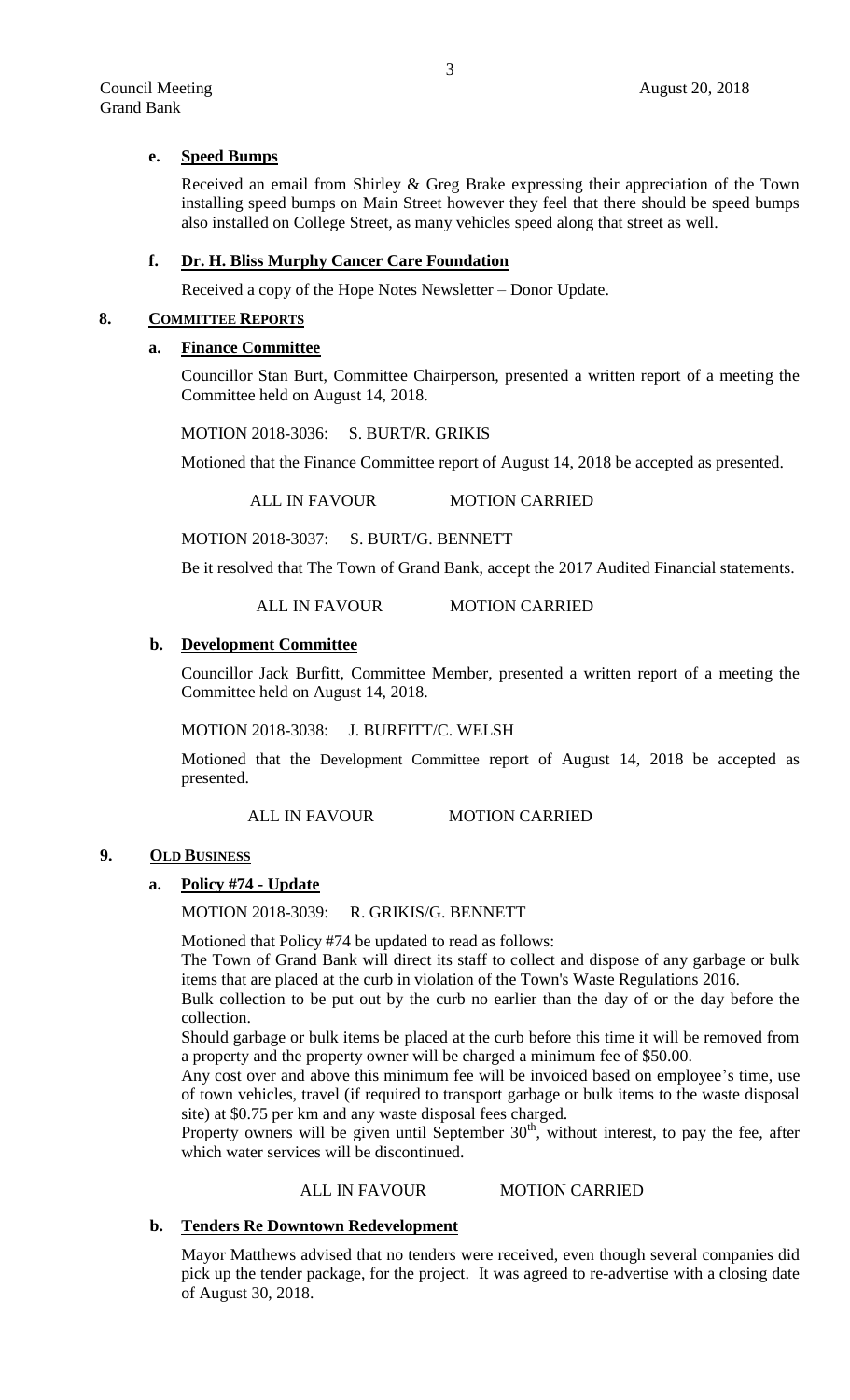# **c. Settlement of Insurance Claim**

#### MOTION 2018-3040: R. GRIKIS/S. BURT

Motioned that the Town of Grand Bank accept the Solicitor's advice and accept the offer from the Town's insurance company with regards to the Municipal Center Roof.

#### ALL IN FAVOUR MOTION CARRIED

#### **d. Closure of Swimming Pool - August 30**

Mayor Matthews noted that the pool is slated to close on August 30 as most of the staff will be returning to post-secondary. It was noted that the pool was used a great deal this year.

## **10. NEW BUSINESS**

# **a. Meeting with Minister MAE and Officials**

Mayor Matthews gave an update on the meeting that he, Town Manger Bolt and Town Clerk Follett attended.

Several issues were discussed including the hospital grounds, it was noted that the town is still responsible to have the residential environmental assessment completed. However Mayor Matthews noted he didn't think government was in the habit of turning over land without clearing all environment assessment therefore he would like to follow up on the matter. The Samuel J. Harris (Seaking) Building was discussed. It was noted that there is no direct funding for this building, however there is a program coming out the fall that the town may apply for using a different approach. Capital works - roads currently funding is 50/50 which is quite costly. Mayor suggested to the Minister that this ratio should be 75/25. The Minister noted that this would have to be something the premier would have to approve during the budget process. Capital works for new town hall was discussed. It was suggested this year the town would apply for funding for a feasibility study to determine what the town needs to operate and to determine how much it's going to cost and then make some decisions. The AMEC weather forecasting was also discussed. Minister Parsons suggested that the town lobby MNL to see if this service can be provided as a member service.

#### **b. Municipal Garage Update**

Mayor Matthews advised discussion was already held giving him direction to contact the engineers regarding the delay.

## **c. New Release relating to Aquaculture Development**

Mayor Matthews advised that Steinsvik is part of this organization, it is a name change. They still plan on using the building here in Grand Bank as part of the operation.

## **d. Barbeque Blue Crest - August 24**

Mayor Matthews stated that the Town will be sponsoring the barbeque this week at the Blue Crest Home. Some changes have been made so that wait lines will be at a minimum. Everyone was encouraged to come along and help out.

#### **e. MNL Gander - October 4-6**

Mayor Matthews advised that anyone who is interested in attending to advise the Town Clerk.

## 11. **COUNCILLORS FORUM**

# **a. Summer Festival**

Councillor Bennett advised there was a lot of participation with lots of good comments. Councillor Burt noted that great work was accomplished by very few volunteers and in order to keep the events going more volunteers are going to be needed. Councillor Burfitt noted it would be nice if the local companies could be approached to see if any of their employees would be willing to help out. Councillor Burt noted there are several issues that need to be addressed regarding security and alcohol.